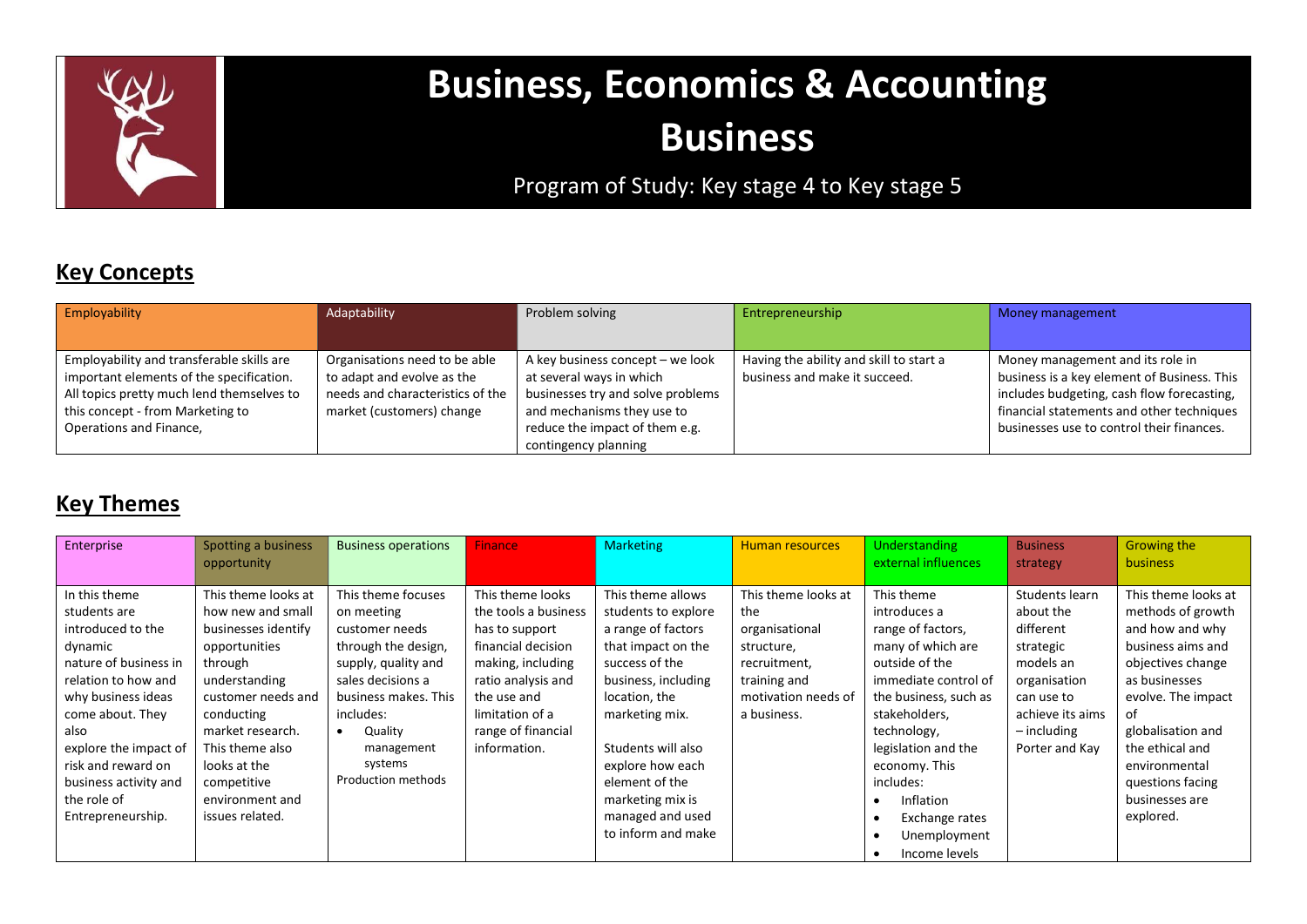|  |  | business decisions.<br>This includes:<br>Pricing strategies<br>Distribution<br>channels<br>Promotional<br>methods | Students will explore<br>how<br>businesses respond to<br>these influences. |  |
|--|--|-------------------------------------------------------------------------------------------------------------------|----------------------------------------------------------------------------|--|
|  |  | Design mix                                                                                                        |                                                                            |  |

#### Key Stage 4

| $1 \mid 2 \mid 3 \mid 4 \mid 5 \mid 6 \mid 7 \mid 8 \mid 9$ | $10 \mid 11$<br>12<br>13 14 15 | 16<br>18<br>19<br>20<br>-17<br>21 | 23<br>24 25<br>22    | 26 27 28 29<br>30<br>31<br>32        | 33<br>34<br>36<br>38<br>35<br>37<br>- 39 |
|-------------------------------------------------------------|--------------------------------|-----------------------------------|----------------------|--------------------------------------|------------------------------------------|
| What is a business?                                         | How do you set up a business?  | What are the financial aspects    | What external        | Revision of concepts and write up of | Carry out enterprise activity and        |
|                                                             |                                | of the business you need to       | influences are there | plan                                 | evaluation                               |
| Product/service                                             | <b>Business plans</b>          | know?                             | for a business?      |                                      |                                          |
| and what an original                                        | Aims and objectives            |                                   |                      |                                      |                                          |
| /adapted ideas are                                          | $Start - up options$           | Business revenue, costs and       | <b>Business</b>      |                                      |                                          |
|                                                             | Identifying customer needs     | profits                           | stakeholders         |                                      |                                          |
| Skills/roles and qualities of                               | Market research                | Cash flow                         | Interest rates       |                                      |                                          |
| an entrepreneur                                             | Marketing mix                  |                                   | Inflation            |                                      |                                          |
|                                                             |                                |                                   | Income               |                                      |                                          |
| Business risk and reward                                    |                                |                                   |                      |                                      |                                          |
|                                                             |                                |                                   |                      |                                      |                                          |
| <b>Key Concepts</b>                                         | <b>Key Concepts</b>            | <b>Key Concepts</b>               | <b>Key Concepts</b>  | <b>Key Concepts</b>                  | <b>Key Concepts</b>                      |
|                                                             |                                |                                   |                      |                                      |                                          |
| <b>Key Themes</b>                                           | Key Themes                     | <b>Key Themes</b>                 | Key Themes           | Key Themes                           | <b>Key Themes</b>                        |
|                                                             |                                |                                   |                      |                                      |                                          |
| <b>Assessment Method:</b>                                   | <b>Assessment Method:</b>      | <b>Assessment Method:</b>         | Assessment           | <b>Assessment Method:</b>            | <b>Assessment Method:</b>                |
|                                                             |                                |                                   | Method:              |                                      |                                          |
|                                                             |                                |                                   |                      |                                      |                                          |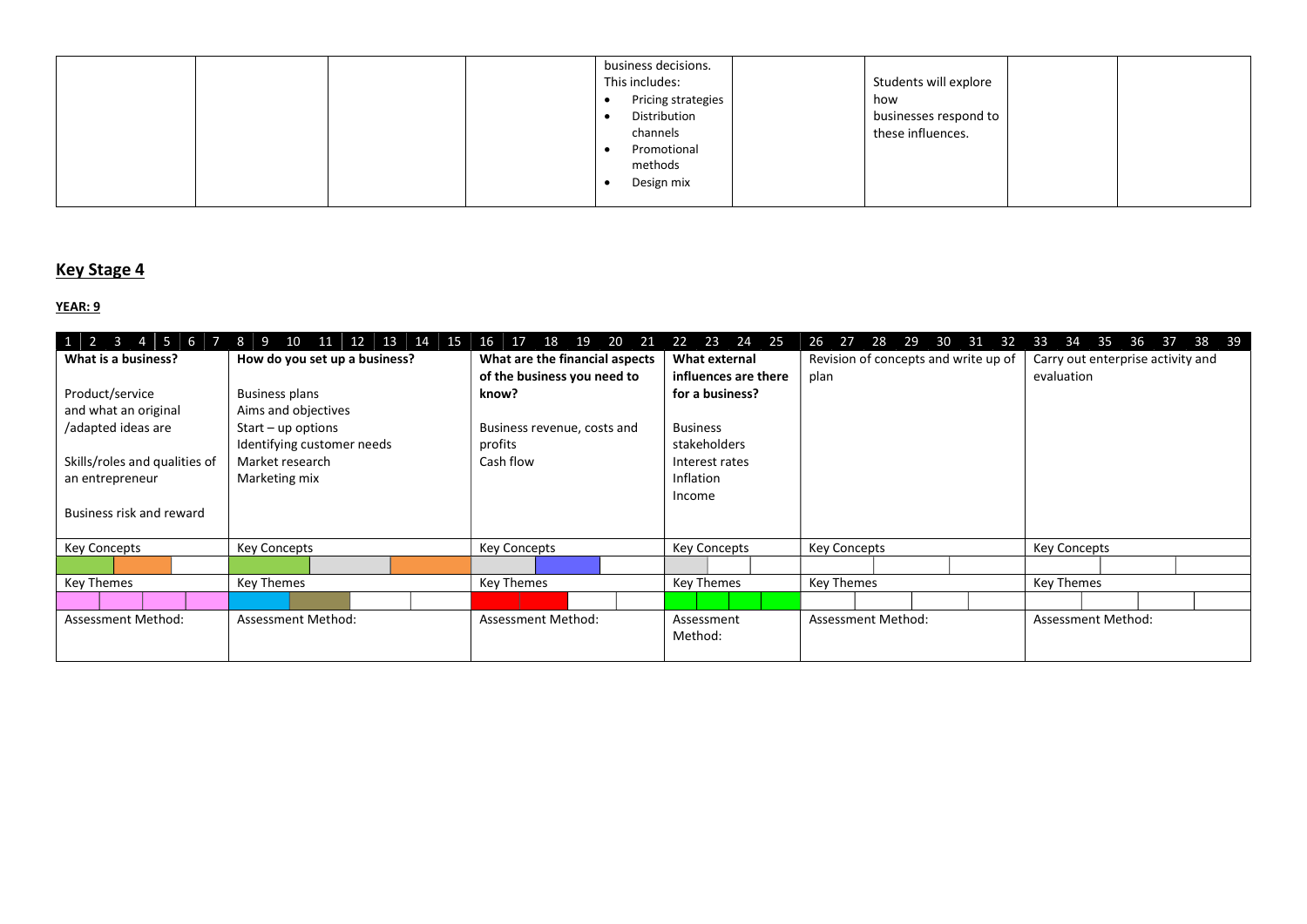#### YEAR: 10

| $1 \ 2 \ 3 \ 4 \ 5 \ 6 \ 7 \ 8 \ 9$                                                                                                                                       | 12 13<br>$10 \quad 11$<br>14                                                                                   | 18<br>$ 19\rangle$<br>15<br>$\P$<br>- 20<br>16 | 22 23 24 25 26<br>21                                                 | $\sqrt{27}$               | 28 29 30 31 32 33 34 35 36 37 38 39                                                                                            |  |  |  |
|---------------------------------------------------------------------------------------------------------------------------------------------------------------------------|----------------------------------------------------------------------------------------------------------------|------------------------------------------------|----------------------------------------------------------------------|---------------------------|--------------------------------------------------------------------------------------------------------------------------------|--|--|--|
| Topics: Role of enterprise;<br>Dynamic nature of<br>business; Risk and<br>Reward; Aims and<br>objectives; Competitive<br>environment; Business<br>Plans; Start up options | Topics: Business location;<br>Stakeholders; Customer needs;<br>Market research;<br>Segmentation; Marketing mix |                                                | Topics: Technology and<br>business; Legislation;<br>economic factors | Revision AND Year 10 PPE  | Topics: Changes in aims and<br>objectives; Business growth;<br>Business calculations;<br>understanding business<br>performance |  |  |  |
| Key concepts                                                                                                                                                              | Key concepts                                                                                                   | Key concepts                                   | Key concepts                                                         | Key concepts              | Key concepts                                                                                                                   |  |  |  |
|                                                                                                                                                                           |                                                                                                                |                                                |                                                                      |                           |                                                                                                                                |  |  |  |
| Key themes                                                                                                                                                                | Key themes                                                                                                     | Key themes                                     | Key themes                                                           | Key themes                | Key themes                                                                                                                     |  |  |  |
|                                                                                                                                                                           |                                                                                                                |                                                |                                                                      |                           |                                                                                                                                |  |  |  |
| <b>Assessment Method:</b>                                                                                                                                                 | Assessment Method:                                                                                             |                                                | Assessment Method:                                                   | <b>Assessment Method:</b> | Assessment Method:                                                                                                             |  |  |  |
| End of topic in class<br>End of topic in class<br>assessment<br>assessment                                                                                                |                                                                                                                | End of topic in class<br>assessment            | End of topic in class<br>assessment                                  |                           | End of topic in class<br>assessment                                                                                            |  |  |  |

| $1 \mid 2 \mid 3$<br>$5 \mid 6 \mid 7 \mid 8 \mid 9$<br>$\overline{4}$<br>Topics: Marketing mix<br>(product, place, price and<br>promotion); Ethics and the<br>environment | 12 13 14<br>$10 \mid 11$<br>Topics: Business operations,<br>working with suppliers;<br>managing quality; the sales<br>process | 17<br>15<br>16<br>Topics: Organisational<br>structure; Training and<br>development; Motivation | 18   19 20   21 22 23 24 25 26 27 28 29 30 31 32 33 34 35 36<br>38 39<br>- 37<br>Revision |  |
|----------------------------------------------------------------------------------------------------------------------------------------------------------------------------|-------------------------------------------------------------------------------------------------------------------------------|------------------------------------------------------------------------------------------------|-------------------------------------------------------------------------------------------|--|
| Key concepts                                                                                                                                                               | Key concepts                                                                                                                  | Key concepts                                                                                   |                                                                                           |  |
|                                                                                                                                                                            |                                                                                                                               |                                                                                                |                                                                                           |  |
| Key themes                                                                                                                                                                 | Key themes                                                                                                                    | Key themes                                                                                     |                                                                                           |  |
|                                                                                                                                                                            |                                                                                                                               |                                                                                                |                                                                                           |  |
| Assessment Method:                                                                                                                                                         | Assessment Method:                                                                                                            | Assessment Method:                                                                             | Assessment Method:                                                                        |  |
| End of topic in class<br>assessment                                                                                                                                        | End of topic in class<br>assessment                                                                                           | End of topic in class<br>assessment                                                            |                                                                                           |  |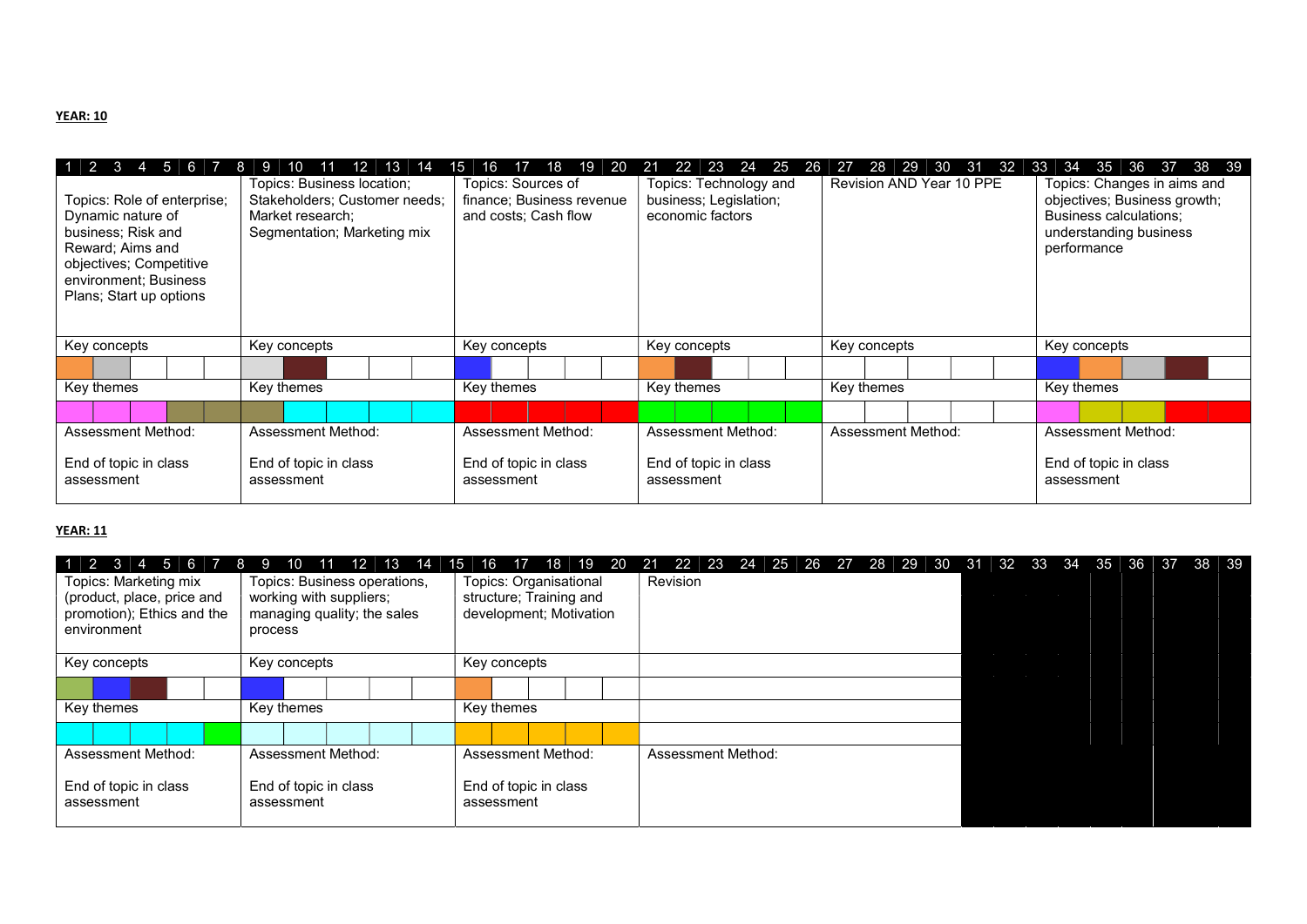### **Key Stage 5**

| $\mathbf{3}$<br>$\sqrt{2}$<br>5 <sup>1</sup><br>6<br>$\overline{A}$<br>Introduction to business<br>Business objectives; roles<br>of an entrepreneur; Forms<br>of business; Business<br>choices<br>Marketing:<br>Market research: Market<br>positioning; Design mix;<br>Branding and promotion<br>Pricing strategies; | 12<br>13<br>10<br>11<br>14<br>Accounting and finance<br>Sources of finance; Business<br>planning; sales forecasting;<br>breakeven; budgets; liquidity<br>People:<br>Approaches to staffing;<br>Recruitment; | 16<br>18<br>15<br>17<br>19<br>20<br>People<br>organisational design;<br>motivation; leadership<br>Operations:<br>Production methods:<br>Capacity utilisation; Stock<br>control; Quality<br>management | 23<br>24<br>25<br>26<br>22<br>21<br>External influences<br>Demand; supply; PED;<br>YED; Economic<br>influences; legislation | 28<br>27<br>29<br>30<br>31<br>32<br>Revision<br>YEAR 12 PPE<br>Year 13 Content<br><b>Business strategy</b><br>Theories of corporate strategy | 38<br>33<br>34<br>35<br>36<br>39<br>37<br><b>Business strategy</b><br>SWOT; PESTLE<br>Growth and globalisation:<br>Types of growth; Mergers and<br>takeovers; Reasons for staying<br>small; Protectionism; trading<br>blocs |
|----------------------------------------------------------------------------------------------------------------------------------------------------------------------------------------------------------------------------------------------------------------------------------------------------------------------|-------------------------------------------------------------------------------------------------------------------------------------------------------------------------------------------------------------|-------------------------------------------------------------------------------------------------------------------------------------------------------------------------------------------------------|-----------------------------------------------------------------------------------------------------------------------------|----------------------------------------------------------------------------------------------------------------------------------------------|-----------------------------------------------------------------------------------------------------------------------------------------------------------------------------------------------------------------------------|
| distribution methods;<br>marketing strategy<br>Key concepts                                                                                                                                                                                                                                                          | Key concepts                                                                                                                                                                                                | Key concepts                                                                                                                                                                                          | Key concepts                                                                                                                | Key concepts                                                                                                                                 | Key concepts                                                                                                                                                                                                                |
|                                                                                                                                                                                                                                                                                                                      |                                                                                                                                                                                                             |                                                                                                                                                                                                       |                                                                                                                             |                                                                                                                                              |                                                                                                                                                                                                                             |
| Key themes                                                                                                                                                                                                                                                                                                           | Key themes                                                                                                                                                                                                  | Key themes                                                                                                                                                                                            | Key themes                                                                                                                  | Key themes                                                                                                                                   | Key themes                                                                                                                                                                                                                  |
|                                                                                                                                                                                                                                                                                                                      |                                                                                                                                                                                                             |                                                                                                                                                                                                       |                                                                                                                             |                                                                                                                                              |                                                                                                                                                                                                                             |
| Assessment Method:                                                                                                                                                                                                                                                                                                   | Assessment Method:                                                                                                                                                                                          | <b>Assessment Method:</b>                                                                                                                                                                             | Assessment Method:                                                                                                          | Assessment Method:                                                                                                                           | <b>Assessment Method:</b>                                                                                                                                                                                                   |
| End of topic in class<br>assessment                                                                                                                                                                                                                                                                                  | End of topic in class<br>assessment                                                                                                                                                                         | End of topic in class<br>assessment                                                                                                                                                                   | End of topic in class<br>assessment                                                                                         |                                                                                                                                              | End of topic in class<br>assessment                                                                                                                                                                                         |